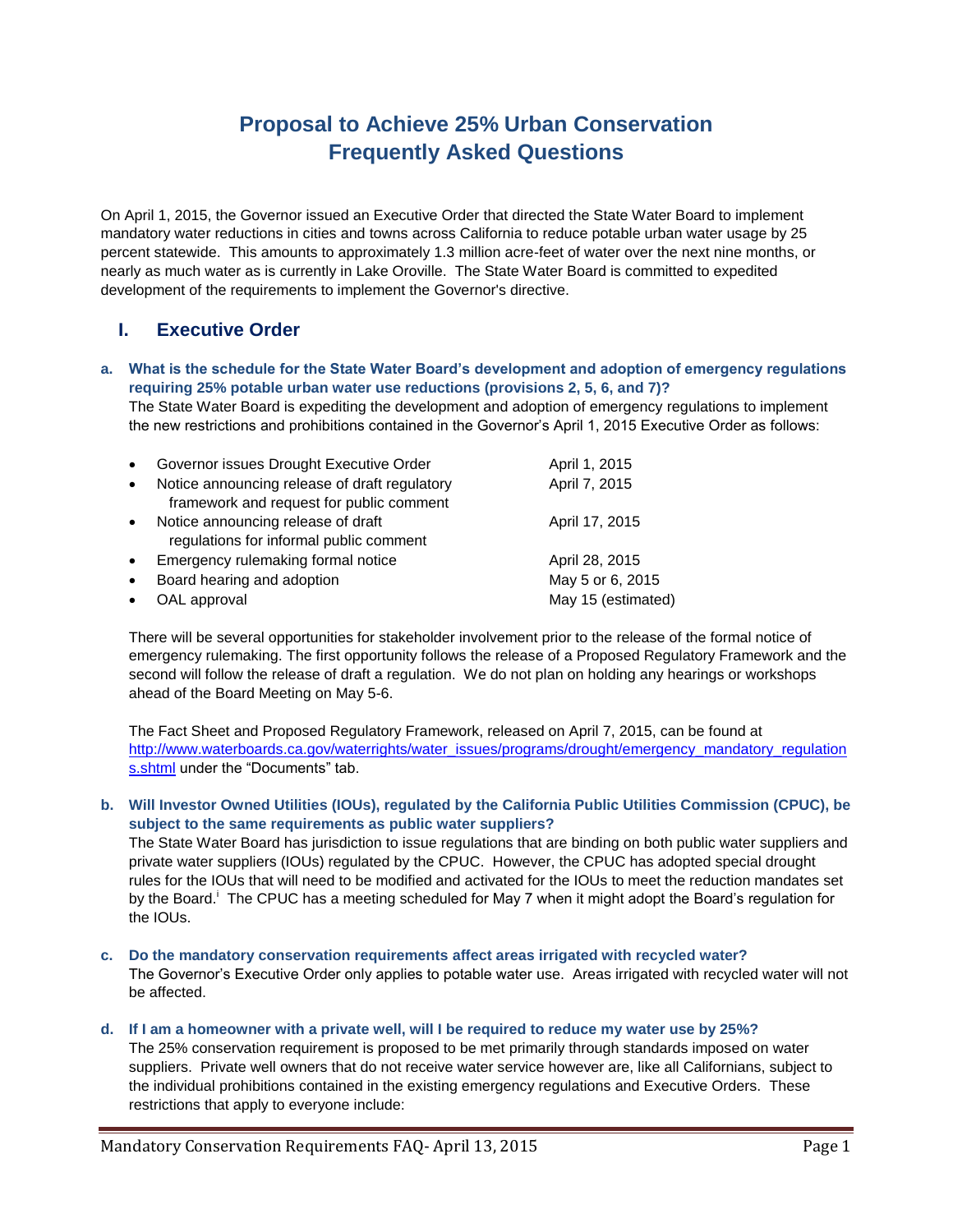- Using potable water to wash sidewalks & driveways;
- Causing runoff when irrigating with potable water;
- Using hoses with no shutoff nozzles to wash cars;
- Using potable water in decorative water features that do not recirculate the water;
- Irrigating outdoors during and 48 hours following measurable precipitation;
- Irrigating ornamental turf with potable water in street medians; and
- Irrigating outside of newly constructed homes without drip or micro-spray delivery systems.
- **e. If a commercial or industrial business is using a private well, will it be required to cut water use?** Provision 5 of the Executive Order directs the State Water Board to require businesses and institutions to implement water efficiency measures. Businesses and institutions using private wells are not covered by the

restrictions placed upon businesses and institutions that are customers of water suppliers. The Board is considering recommendations for how to ensure that businesses and industries on private wells also achieve reasonable conservation targets.

### **f. How is a "median" defined?**

The Executive Order prohibits "irrigation with potable water outside of ornamental turf on public street medians." The Executive Order does not include a specific definition of a median, but a median is commonly considered to be a strip of land between street lanes. In some cases, discretion and reasonable judgment will need to be exercised in determining whether certain areas are considered medians and subject to a regulation adopted by the Board. We also urge urban water suppliers and municipalities to stop irrigating non-functional ornamental turf, such as strips bordering street lanes.

# **g. How does the ban on new sprinklers - other than drip or microspray - affect new athletic fields or parks?**

The Executive Order prohibits irrigation with potable water "outside of newly constructed homes and buildings" unless drip or microspray irrigation is used. This prohibition does not extend to new athletic fields and parks. However, the State Water Board is interested in hearing whether this restriction should be extended in the regulations to non-municipal parks, athletic fields and other green spaces constructed as part of a private development project. These projects could be developed, using drought tolerant landscaping, turf on subsurface drip irrigation, or artificial turf.

### **h. How does the State Water Board plan to implement Provision 8 of the Executive Order which calls for direction to develop rate structures and other mechanisms to reduce water use?**

Provision 8 directs the Board to work with water agencies and state agencies to identify mechanisms that will encourage the adoption of rate structures and other pricing mechanisms to maximize conservation. Regulations may or may not be needed to implement this provision. The Board does not have a set date for taking action on this provision, but is moving quickly to identify the most promising mechanisms and find feasible implementation pathways. Discussions are now underway with water agencies and other experts about the financial, technical, political, and legal challenges associated with changing rates, surcharges, and other fees. The Board intends to work with all parties, including the Legislature, to make rates and pricing an important element of short-term and longer-term conservation strategies.

# **i. How will the State determine what constitutes an underserved community for funding landscape rebates?**

Contact the Department of Water Resources for questions regarding actions directed to the Department in the Executive Order.

# **j. Will local government jurisdictions (e.g. cities and counties) be required to report on their water use and conservation efforts?**

The 25% potable urban water use reduction requirement and associated reporting applies to water suppliers, not subdivisions of local government.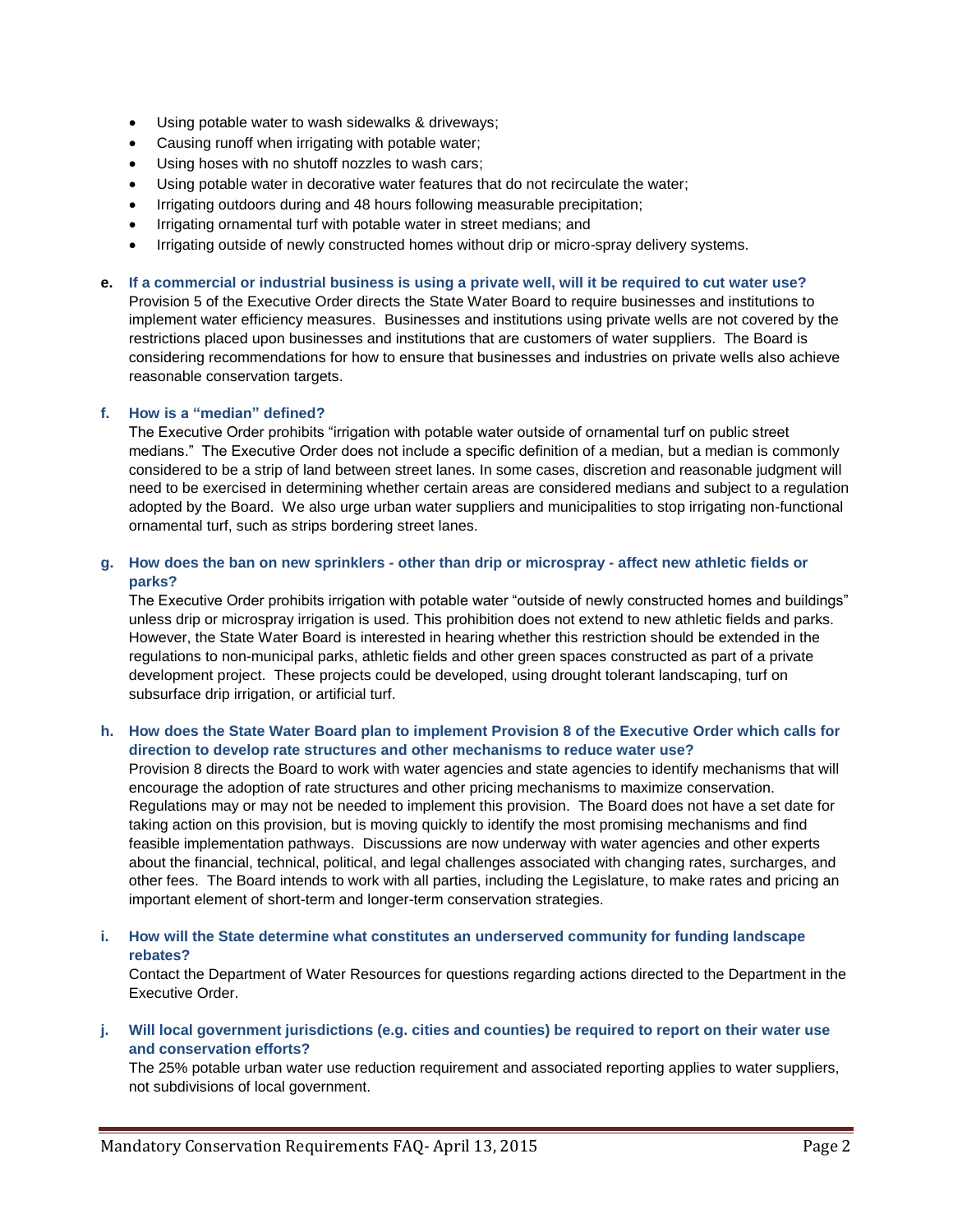# **II. Proposed Regulatory Framework**

#### **a. Will communities be rewarded if they are already using less water?**

Yes, communities with lower per capita water use will benefit from a lower future required reduction in water use. Communities with higher water use will be required to do more.

#### **b. Will credit be given for investments in recycled water and desalination?**

The Executive Order mandates a 25% statewide reduction in potable urban water use. Recycled water not treated to potable standards is not included in the potable water savings mandate. Desalinated water is potable water and is included in the total potable production that must be reduced. The Board is evaluating suggestions for recognizing prior water supply investments; however, the Board must enact an emergency regulation that will achieve the Executive Order's mandate of a 25% statewide reduction in potable urban water use.

#### **c. If I live in a hot climate, will I have enough water to maintain my landscaping?**

In this fourth year of devastating drought conditions, many Californians will have to make real lifestyle changes in order to conserve water for what could be an extended drought. We cannot predict what the next rainy season will bring. To preserve water to meet basic indoor needs such as toilet flushing, showers, clothes washing, food preparation and cleanup, outdoor water use will have to be substantially reduced. Residents in hotter climates use more water. This water use is in large part to support outdoor ornamental landscapes. Residents in warmer regions of the State are encouraged to convert to a drought tolerant landscape when cooler weather and rains arrive in the fall; however, summertime watering will need to be greatly reduced in order to reduce potable urban water usage by 25%. Keeping trees alive and letting turf go brown is encouraged. For tips on how to conserve, visit [www.saveourwater.com.](http://www.saveourwater.com/)

#### **d. What reporting is required once the mandatory conservation requirements go into effect?**

The Proposed Regulatory Framework suggests new reporting requirements for water suppliers to assess the contributions of the CII sector towards reducing water use. These CII sector specific reporting requirements are in addition to the monthly reporting required in the existing Emergency Conservation Regulation. Under the existing regulations, urban water suppliers must report on:

- Monthly potable water production;
- Residential gallons per capita per day; and
- Compliance and enforcement efforts

The Proposed Regulatory Framework also includes a one-time report for water suppliers serving 15-2999 water connections (currently not required to report). This report would include:

- Potable water production from June-November 2013 and June-November 2015;
- The number of days per week outdoor irrigation is allowed and other restrictions implemented to achieve a 25% potable water use reduction; and
- Specific restrictions on CII sector use.

#### **e. Who will enforce the required reductions in water use?**

The State Water Board is primarily responsible for enforcing the required reduction in water use. The Proposed Regulatory Framework describes existing and suggested enforcement tools that could be used alone, or in combination, to address the following compliance problems:

- Failure of water suppliers to file reports as required by the regulation;
- Failure to implement prohibitions and restrictions as described in the Governor's Executive Orders and the emergency regulation; and
- Failure of water suppliers to meet the assigned water use reduction target.